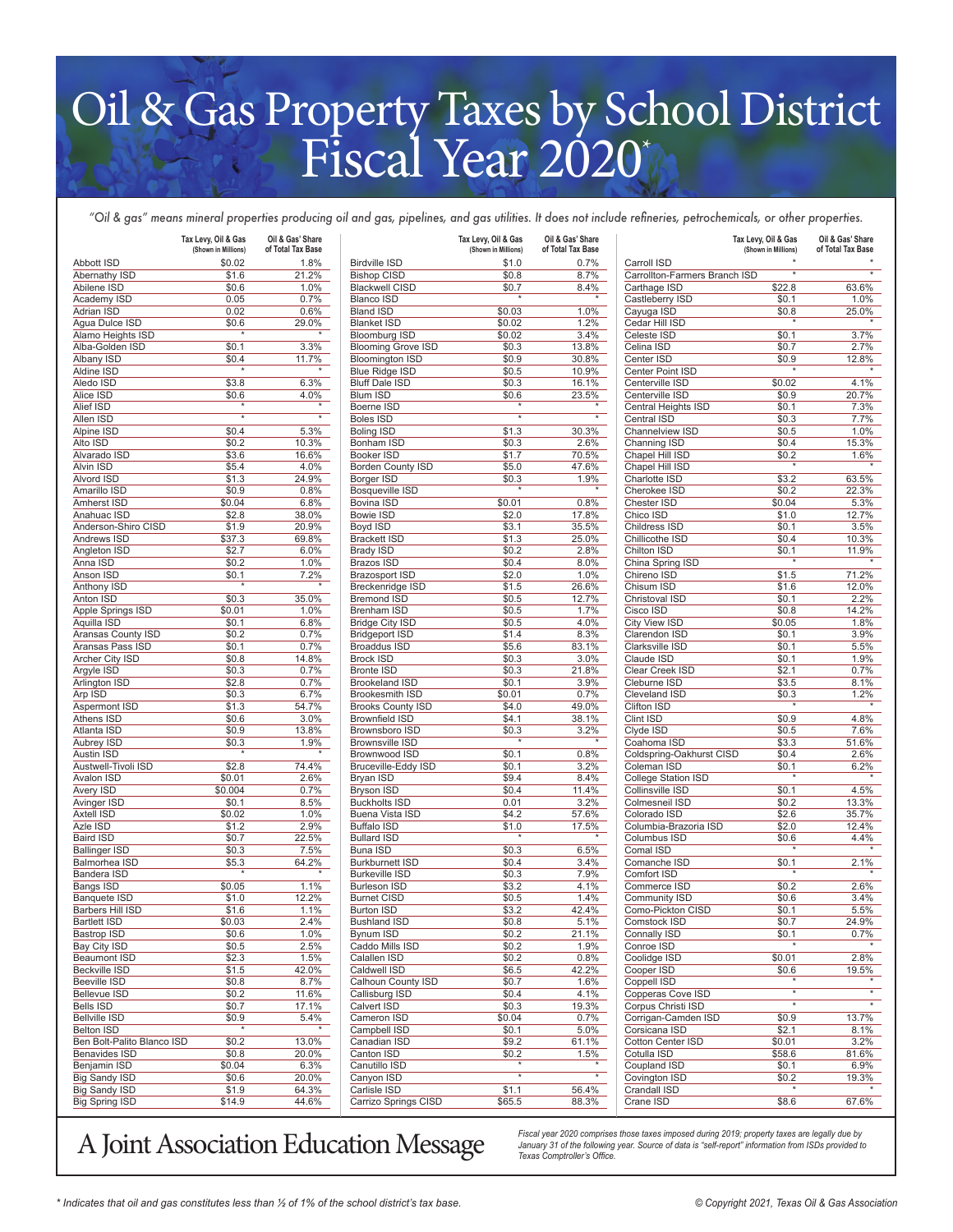## A Joint Association Education Message

|                                              | Tax Levy, Oil & Gas | Oil & Gas' Share  |
|----------------------------------------------|---------------------|-------------------|
|                                              | (Shown in Millions) | of Total Tax Base |
| Cranfills Gap ISD<br>Crawford ISD            | $\overline{\ast}$   | $\overline{\ast}$ |
| Crockett County CCSD                         | \$12.8              | 75.0%             |
| Crockett ISD                                 | \$0.6               | 9.5%              |
| Crosby ISD                                   | \$1.0               | 3.2%              |
| Crosbyton CISD<br>Cross Plains ISD           | \$0.02<br>\$0.4     | 0.8%<br>24.2%     |
| Cross Roads ISD                              | \$0.5               | 17.7%             |
| Crowell ISD                                  | \$0.3               | 10.9%             |
| Crowley ISD                                  | \$1.3               | 1.1%              |
| Crystal City ISD<br>Cuero ISD                | \$9.8<br>\$11.3     | 74.8%<br>60.0%    |
| Culberson County-Allamore ISD                | \$26.7              | 77.8%             |
| Cumby ISD                                    | \$0.05              | 4.6%              |
| Cushing ISD                                  | \$1.1               | 18.5%             |
| Cypress-Fairbanks ISD                        | $\overline{\ast}$   |                   |
| Daingerfield-Lone Star ISD<br>Dalhart ISD    | \$0.2               | 1.7%              |
| Dallas ISD                                   |                     |                   |
| Damon ISD                                    | \$0.3               | 35.8%             |
| Danbury ISD                                  | \$0.5               | 11.6%             |
| Darrouzett ISD<br>Dawson ISD                 | \$0.6<br>\$0.6      | 72.6%<br>23.3%    |
| Dawson ISD                                   | \$0.6               | 60.2%             |
| Dayton ISD                                   | \$2.2               | 8.6%              |
| De Leon ISD                                  | \$0.2               | 7.8%              |
| Decatur ISD                                  | \$6.6               | 22.0%             |
| Deer Park ISD<br>DeKalb ISD                  | \$1.3               | 0.9%              |
| Del Valle ISD                                | $\overline{\ast}$   | $\overline{\ast}$ |
| Dell City ISD                                | \$0.1               | 14.0%             |
| Denison ISD                                  | \$0.4               | 1.4%              |
| Denton ISD                                   | \$2.8               | 1.0%              |
| Denver City ISD<br>DeSoto ISD                | \$13.8<br>\$0.3     | 72.0%<br>0.6%     |
| Detroit ISD                                  | \$0.05              | 4.7%              |
| Devers ISD                                   | \$1.3               | 58.6%             |
| Devine ISD                                   | \$0.1               | 1.5%              |
| Dew ISD                                      | \$0.9               | 51.2%             |
| Deweyville ISD<br>D'Hanis ISD                | \$0.8               | 10.9%             |
| Diboll ISD                                   | \$0.3               | 8.9%              |
| Dickinson ISD                                | \$0.8               | 1.3%              |
| Dilley ISD                                   | \$12.7              | 65.2%             |
| Dime Box ISD                                 | \$0.9               | 47.3%             |
| Dimmitt ISD<br>Divide ISD                    | \$0.1<br>\$0.02     | 1.0%<br>3.0%      |
| Dodd City ISD                                | \$0.02              | 2.3%              |
| Donna ISD                                    | \$0.2               | 0.9%              |
| Doss CCSD                                    | \$0.01              | 1.1%              |
| Douglass ISD<br>Dripping Springs ISD         | \$0.6               | 35.8%             |
| Driscoll ISD                                 | \$0.5               | 36.8%             |
| Dublin ISD                                   | \$0.2               | 4.9%              |
| Dumas ISD                                    | \$2.2               | 10.7%             |
| Duncanville ISD                              |                     |                   |
| Eagle Mountain-Saginaw ISD<br>Eagle Pass ISD | \$1.9<br>\$1.8      | 1.2%<br>6.1%      |
| Eanes ISD                                    |                     |                   |
| Early ISD                                    | $\overline{\ast}$   | ×                 |
| East Bernard ISD                             | \$0.3               | 5.6%              |
| East Central ISD                             |                     | 12.4%             |
| East Chambers ISD<br>Eastland ISD            | \$0.4<br>\$0.6      | 10.1%             |
| <b>Ector County ISD</b>                      | \$24.9              | 14.3%             |
| Ector ISD                                    | \$0.04              | 5.2%              |
| Edcouch-Elsa ISD                             | $\star$             |                   |
| Eden CISD<br>Edgewood ISD                    | \$0.3               | 9.9%              |
| Edgewood ISD                                 | \$0.2               | 5.5%              |
| Edinburg CISD                                | \$3.0               | 3.8%              |
| Edna ISD                                     | \$1.5               | 20.2%             |
| El Campo ISD                                 | \$2.0               | 13.3%             |
| El Paso ISD<br>Electra ISD                   | \$1.5<br>\$1.1      | 0.7%<br>40.3%     |
| Elgin ISD                                    |                     |                   |
| <b>Elkhart ISD</b>                           | \$0.4               | 10.4%             |
| Elysian Fields ISD                           | \$3.1               | 56.3%             |
| Ennis ISD                                    | \$0.7               | 1.9%              |
| Era ISD<br>Etoile ISD                        | \$0.6<br>\$0.2      | 30.4%<br>26.3%    |
| Eula ISD                                     | \$0.2               | 6.2%              |
| Eustace ISD                                  | \$0.1               | 1.4%              |
| Evadale ISD                                  | \$0.1               | 2.6%              |
| Evant ISD                                    | \$0.01              | 1.1%              |
| Everman ISD<br><b>Excelsior ISD</b>          | \$0.5<br>\$0.3      | 2.2%<br>63.2%     |
| Ezzell ISD                                   | \$0.4               | 34.2%             |
| Fabens ISD                                   | 0.05                | 1.6%              |
| Fairfield ISD                                | \$3.1               | 21.2%             |

|                                          | Tax Levy, Oil & Gas<br>(Shown in Millions) | Oil & Gas' Share<br>of Total Tax Base |
|------------------------------------------|--------------------------------------------|---------------------------------------|
| Falls City ISD                           | \$10.0                                     | 82.9%                                 |
| Fannindel ISD                            | \$0.2                                      | 22.3%                                 |
| Farmersville ISD                         | \$0.4                                      | 5.2%                                  |
| Farwell ISD                              | \$0.05                                     | 1.9%                                  |
| Fayetteville ISD                         | \$0.5                                      | 15.1%                                 |
| Ferris ISD                               | \$0.1                                      | 0.9%                                  |
| Flatonia ISD<br>Florence ISD             | \$1.2                                      | 20.9%                                 |
| Floresville ISD                          | \$0.1                                      | 0.7%                                  |
| Flour Bluff ISD                          |                                            |                                       |
| Floydada ISD                             | $\star$                                    | $\star$                               |
| <b>Follett ISD</b>                       | \$1.2                                      | 76.4%                                 |
| Forestburg ISD                           | \$0.9                                      | 39.3%                                 |
| Forney ISD                               | \$0.5                                      | 0.7%                                  |
| Forsan ISD                               | \$5.2                                      | 59.5%                                 |
| Fort Bend ISD                            |                                            |                                       |
| Fort Davis ISD                           | $\overline{\ast}$                          |                                       |
| Fort Elliott CISD                        | \$8.8                                      | 68.6%                                 |
| Fort Hancock ISD                         | \$1.2                                      | 42.3%                                 |
| Fort Stockton ISD                        | \$12.6                                     | 43.1%                                 |
| Fort Worth ISD                           | \$7.3                                      | 1.4%                                  |
| Franklin ISD                             | \$3.7                                      | 17.6%                                 |
| Frankston ISD                            | \$0.3                                      | 9.1%                                  |
| Fredericksburg ISD                       |                                            |                                       |
| Freer ISD                                | \$1.7                                      | 38.9%                                 |
| Frenship ISD                             | $\overline{\ast}$                          | 7                                     |
| Friendswood ISD<br>Friona ISD            | \$0.1                                      | 0.7%                                  |
| Frisco ISD                               |                                            |                                       |
| Frost ISD                                | \$1.2                                      | 48.8%                                 |
| Fruitvale ISD                            | \$0.01                                     | 1.3%                                  |
| Gainesville ISD                          | \$0.3                                      | 2.1%                                  |
| Galena Park ISD                          | \$1.0                                      | 0.7%                                  |
| Galveston ISD                            | \$0.4                                      | 0.5%                                  |
| Ganado ISD                               | \$0.6                                      | 8.9%                                  |
| Garland ISD                              |                                            |                                       |
| Garner ISD                               | \$0.1                                      | 6.2%                                  |
| Garrison ISD                             | \$0.4                                      | 27.2%                                 |
| Gary ISD                                 | \$1.2                                      | 54.0%                                 |
| Gatesville ISD                           | \$0.3                                      | 2.7%                                  |
| Gause ISD                                | \$0.6                                      | 45.3%                                 |
| George West ISD                          | \$2.3                                      | 25.9%                                 |
| Georgetown ISD                           | $\overline{\ast}$                          |                                       |
| Gholson ISD<br>Giddings ISD              | \$2.2                                      | 19.3%                                 |
| Gilmer ISD                               | \$0.9                                      | 6.9%                                  |
| Gladewater ISD                           | \$1.3                                      | 17.9%                                 |
| Glasscock County ISD                     | \$37.3                                     | 73.5%                                 |
| Glen Rose ISD                            | \$0.7                                      | 2.9%                                  |
| Godley ISD                               | \$3.3                                      | 22.5%                                 |
| Gold-Burg ISD                            | \$0.5                                      | 41.1%                                 |
| Goldthwaite ISD                          | ×                                          |                                       |
| Goliad ISD                               | \$1.9                                      | 18.6%                                 |
| <b>Gonzales ISD</b>                      | \$6.5                                      | 33.9%                                 |
| Goodrich ISD                             | \$0.4                                      | 25.4%                                 |
| Goose Creek CISD                         | \$2.5                                      | 1.2%                                  |
| Gordon ISD                               | \$0.1                                      | 6.7%                                  |
| Gorman ISD                               | \$0.2                                      | 15.7%                                 |
| Grady ISD                                | \$34.2                                     | 91.6%                                 |
| Graford ISD                              | \$0.2                                      | 2.2%                                  |
| Graham ISD                               | \$0.8                                      | 9.0%                                  |
| Granbury ISD<br><b>Grand Prairie ISD</b> | \$2.9                                      | 4.1%<br>0.6%                          |
| <b>Grand Saline ISD</b>                  | \$0.7<br>\$0.03                            | 0.7%                                  |
| Grandfalls-Royalty ISD                   | \$2.4                                      | 86.4%                                 |
| Grandview ISD                            | \$0.5                                      | 12.2%                                 |
| Grandview-Hopkins ISD                    | \$0.6                                      | 36.4%                                 |
| Granger ISD                              | \$0.04                                     | 2.1%                                  |
| Grape Creek ISD                          |                                            |                                       |
| Grapeland ISD                            | \$0.7                                      | 18.5%                                 |
| Grapevine-Colleyville ISD                |                                            |                                       |
| Greenville ISD                           | \$0.3                                      | 1.0%                                  |
| Greenwood ISD                            | \$14.9                                     | 48.1%                                 |
| Gregory-Portland ISD                     | \$0.7                                      | 1.2%                                  |
| Groesbeck ISD                            | \$2.6                                      | 17.3%                                 |
| Groom ISD                                | \$0.2                                      | 3.0%                                  |
| Groveton ISD                             | \$0.7                                      | 21.2%                                 |
| Gruver ISD                               | \$0.6                                      | 15.4%                                 |
| Gunter ISD                               | \$0.2                                      | 3.0%                                  |
| Gustine ISD                              | \$0.03                                     | 4.2%                                  |
| Guthrie CSD                              | \$1.5                                      | 64.2%                                 |
| Hale Center ISD                          | \$0.03                                     | 2.5%                                  |
| Hallettsville ISD                        | \$2.8                                      | 28.3%                                 |
| Hallsburg ISD                            | \$0.1                                      | 5.7%                                  |
| Hallsville ISD                           | \$1.0                                      | 3.0%                                  |
| Hamilton ISD<br>Hamlin ISD               | \$0.2                                      | 5.3%<br>28.0%                         |
| Hamshire-Fannett ISD                     | \$0.5<br>\$1.3                             | 12.3%                                 |
|                                          |                                            |                                       |
|                                          |                                            |                                       |
| Happy ISD<br>Hardin ISD                  | \$0.05<br>\$1.4                            | 5.6%<br>24.6%                         |

|                                           | Tax Levy, Oil & Gas<br>(Shown in Millions) | Oil & Gas' Share<br>of Total Tax Base |
|-------------------------------------------|--------------------------------------------|---------------------------------------|
| Hardin-Jefferson ISD                      | \$2.4                                      | 19.5%                                 |
| Harlandale ISD                            |                                            |                                       |
| Harleton ISD                              | \$0.2                                      | 12.7%                                 |
| Harlingen CISD<br>Harmony ISD             | \$0.5                                      | 11.2%                                 |
| Harper ISD                                |                                            |                                       |
| Harrold ISD                               | \$0.3                                      | 15.0%                                 |
| Hart ISD<br>Hartley ISD                   | \$0.02<br>\$0.2                            | 2.3%<br>6.7%                          |
| Harts Bluff ISD                           | \$0.1                                      | 6.1%                                  |
| Haskell CISD                              | \$0.8                                      | 10.0%                                 |
| Hawkins ISD<br>Hawley ISD                 | \$4.0                                      | 42.3%<br>12.7%                        |
| Hays CISD                                 | \$0.3                                      |                                       |
| Hearne ISD                                | \$0.7                                      | 13.7%                                 |
| Hedley ISD                                | \$0.2                                      | 25.0%<br>4.6%                         |
| Hemphill ISD<br>Hempstead ISD             | \$0.2<br>\$0.1                             | 0.6%                                  |
| Henderson ISD                             | \$4.6                                      | 25.9%                                 |
| Henrietta ISD                             | \$0.8                                      | 16.7%                                 |
| Hereford ISD<br>Hermleigh ISD             | \$0.1<br>\$1.1                             | 0.7%<br>30.0%                         |
| Hico ISD                                  | \$0.1                                      | 2.9%                                  |
| Hidalgo ISD                               | \$0.1                                      | 0.7%                                  |
| Higgins ISD<br>High Island ISD            | \$2.3<br>\$0.1                             | 76.4%<br>3.0%                         |
| <b>Highland ISD</b>                       | \$0.5                                      | 7.0%                                  |
| <b>Highland Park ISD</b>                  | \$0.2                                      | 1.1%                                  |
| <b>Highland Park ISD</b><br>Hillsboro ISD | \$0.8                                      | 6.9%                                  |
| <b>Hitchcock ISD</b>                      | \$0.3                                      | 2.5%                                  |
| <b>Holland ISD</b>                        | \$0.04                                     | 2.0%                                  |
| <b>Holliday ISD</b>                       | \$0.9                                      | 18.1%                                 |
| Hondo ISD<br>Honey Grove ISD              | \$0.1<br>\$0.5                             | 0.8%<br>16.3%                         |
| Hooks ISD                                 |                                            |                                       |
| <b>Houston ISD</b>                        | $\overline{\ast}$                          | ÷                                     |
| Howe ISD<br><b>Hubbard ISD</b>            | \$0.2<br>\$0.2                             | 3.3%<br>11.2%                         |
| Hubbard ISD                               |                                            |                                       |
| Huckabay ISD                              | \$0.4                                      | 11.3%                                 |
| Hudson ISD                                | \$0.3                                      | 4.7%                                  |
| Huffman ISD<br>Hughes Springs ISD         | \$0.2<br>\$0.02                            | 1.2%<br>0.8%                          |
| Hull-Daisetta ISD                         | \$0.6                                      | 18.2%                                 |
| Humble ISD                                | $\overline{\ast}$                          | $\overline{\ast}$                     |
| Hunt ISD<br>Huntington ISD                | \$1.5                                      | 35.1%                                 |
| Huntsville ISD                            | \$0.7                                      | 1.8%                                  |
| Hurst-Euless-Bedford ISD                  | $\overline{\ast}$                          | ×                                     |
| Hutto ISD<br><b>Idalou ISD</b>            | \$0.1                                      | 3.6%                                  |
| <b>Industrial ISD</b>                     | \$2.7                                      | 21.4%                                 |
| Ingleside ISD                             | \$0.2                                      | 0.5%                                  |
| Ingram ISD<br>Iola ISD                    | \$1.4                                      | 31.9%                                 |
| Iowa Park CISD                            | \$0.8                                      | $9.6\%$                               |
| Ira ISD                                   | \$1.1                                      | 49.4%                                 |
| Iraan-Sheffield ISD                       | \$8.9                                      | 51.1%                                 |
| Iredell ISD<br>Irion County ISD           | \$0.1<br>\$13.0                            | 9.4%<br>78.4%                         |
| Irving ISD                                |                                            |                                       |
| Italy ISD                                 | \$0.02                                     | 1.1%                                  |
| Itasca ISD<br>Jacksboro ISD               | \$0.4<br>\$2.2                             | 12.2%<br>19.4%                        |
| Jacksonville ISD                          | \$0.8                                      | 5.1%                                  |
| Jarrell ISD                               | $\star$                                    |                                       |
| Jasper ISD<br>Jayton-Girard ISD           | \$1.6<br>\$4.1                             | 13.9%<br>82.0%                        |
| Jefferson ISD                             | \$0.6                                      | 9.5%                                  |
| Jim Hogg County ISD                       | \$0.6                                      | 10.9%                                 |
| Jim Ned CISD                              | \$0.4                                      | 5.4%<br>41.8%                         |
| Joaquin ISD<br>Johnson City ISD           | \$1.3<br>\$0.1                             | 0.8%                                  |
| Jonesboro ISD                             | \$0.2                                      | 15.3%                                 |
| Joshua ISD                                | \$1.8                                      | 7.3%                                  |
| Jourdanton ISD<br>Judson ISD              | \$4.8                                      | 32.5%                                 |
| Junction ISD                              | \$0.2                                      | 3.8%                                  |
| Karnack ISD                               | \$0.4                                      | 20.3%                                 |
| Karnes City ISD<br>Katy ISD               | \$60.3                                     | 90.4%                                 |
| Kaufman ISD                               | \$1.0                                      | 7.2%                                  |
| Keene ISD                                 | \$0.1                                      | 6.1%                                  |
| Keller ISD<br>Kelton ISD                  |                                            |                                       |
| Kemp ISD                                  | \$3.1<br>\$0.4                             | 63.5%<br>6.0%                         |
| Kenedy County-Wide CSD                    | \$2.2                                      | 20.0%                                 |
| Kenedy ISD                                | \$10.8                                     | 57.9%                                 |
| Kennard ISD                               | \$0.1                                      | 5.6%                                  |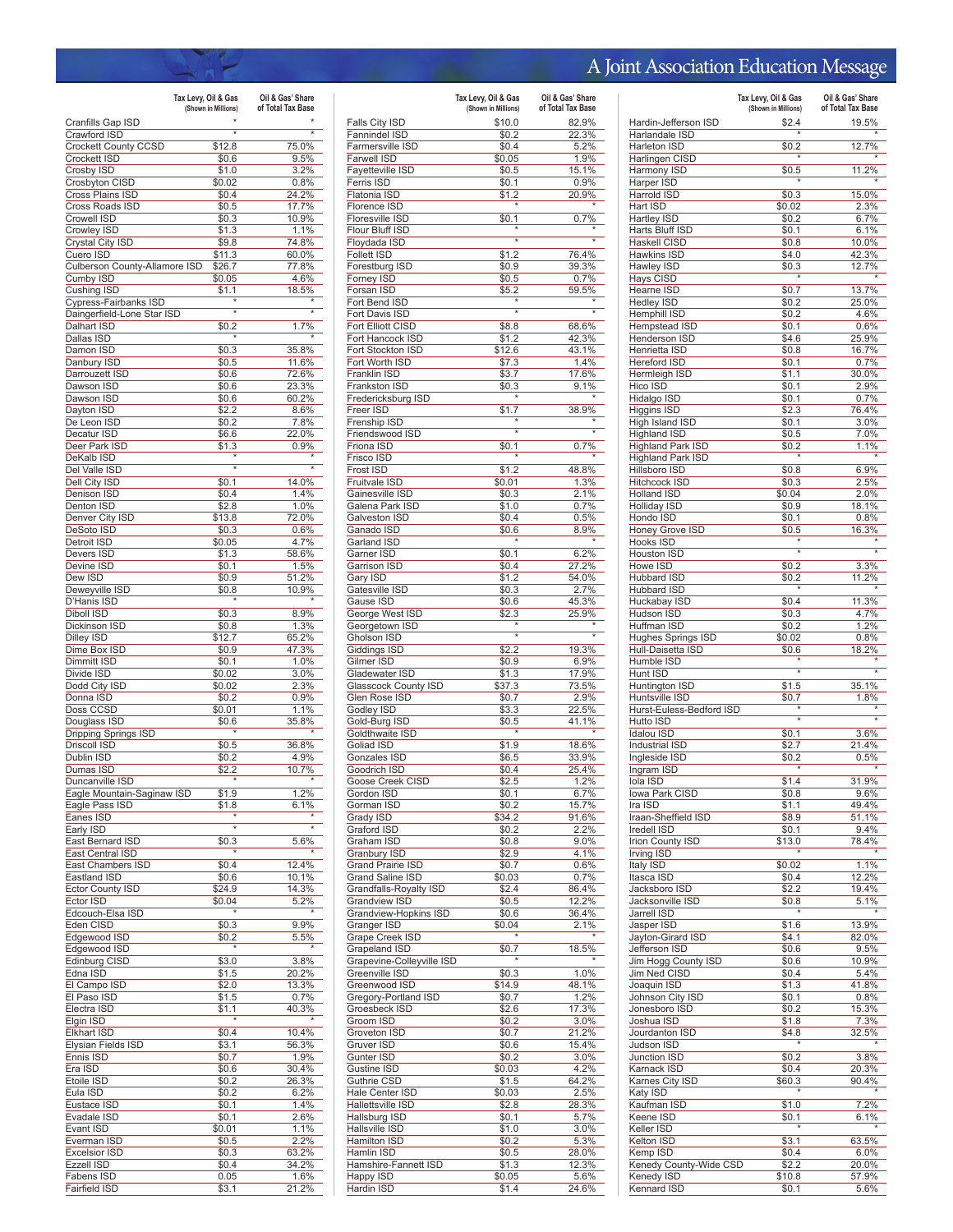## A Joint Association Education Message

|                                                    | Tax Levy, Oil & Gas<br>(Shown in Millions) | Oil & Gas' Share<br>of Total Tax Base |
|----------------------------------------------------|--------------------------------------------|---------------------------------------|
| Kennedale ISD                                      | \$0.3                                      | 1.3%                                  |
| Kerens ISD                                         | \$1.0                                      | 22.1%                                 |
| Kermit ISD                                         | \$5.5                                      | 38.1%                                 |
| Kerrville ISD                                      |                                            |                                       |
| Kilgore ISD                                        | \$1.0                                      | 4.7%                                  |
| Killeen ISD<br>Kingsville ISD                      | \$0.6                                      | 4.6%                                  |
| Kirbyville CISD                                    | \$0.5                                      | 12.5%                                 |
| Klein ISD                                          |                                            |                                       |
| Klondike ISD                                       | \$15.0                                     | 89.2%                                 |
| Knippa ISD                                         | $\star$                                    |                                       |
| Knox City-O'Brien CISD                             | \$0.2                                      | 23.5%<br>9.2%                         |
| Kopperl ISD<br>Kountze ISD                         | \$0.2<br>\$0.5                             | 10.2%                                 |
| Kress ISD                                          | \$0.05                                     | 2.8%                                  |
| Krum ISD                                           | \$2.9                                      | 22.2%                                 |
| La Feria ISD                                       |                                            |                                       |
| La Gloria ISD                                      | \$0.1                                      | 28.2%                                 |
| La Grange ISD<br>La Joya ISD                       | \$1.1<br>\$1.0                             | 7.8%<br>2.9%                          |
| La Porte ISD                                       | \$1.3                                      | 0.9%                                  |
| La Pryor ISD                                       | \$0.7                                      | 37.6%                                 |
| La Vega ISD                                        | \$0.2                                      | 1.2%                                  |
| La Vernia ISD                                      |                                            |                                       |
| La Villa ISD<br>Lago Vista ISD                     | \$0.04                                     | 2.8%                                  |
| Lake Dallas ISD                                    | $\star$                                    | $\overline{\ast}$                     |
| Lake Travis ISD                                    | $\star$                                    | $\overline{\ast}$                     |
| Lake Worth ISD                                     | \$0.3                                      | 1.6%                                  |
| Lamar CISD                                         | \$1.9                                      | 0.8%                                  |
| Lamesa ISD                                         | \$1.0                                      | 9.9%                                  |
| Lampasas ISD<br>Lancaster ISD                      | $\overline{\ast}$                          |                                       |
| Laneville ISD                                      | \$0.4                                      | 42.3%                                 |
| LaPoynor ISD                                       | \$0.4                                      | 16.2%                                 |
| Laredo ISD                                         |                                            |                                       |
| Lasara ISD                                         | \$0.03                                     | 5.9%                                  |
| Latexo ISD                                         | \$0.3                                      | 13.2%                                 |
| Lazbuddie ISD<br>Leakey ISD                        | \$0.03<br>\$0.04                           | 3.8%<br>0.9%                          |
| Leander ISD                                        | $\star$                                    |                                       |
| Leary ISD                                          | $\overline{\ast}$                          | $\overline{\ast}$                     |
| Lefors ISD                                         | \$0.7                                      | 43.6%                                 |
| Leggett ISD                                        | \$0.4                                      | 36.6%                                 |
| Leon ISD                                           | \$2.0                                      | 19.8%                                 |
| Leonard ISD<br>Levelland ISD                       | \$0.2<br>\$6.5                             | 6.4%<br>39.5%                         |
| Leveretts Chapel ISD                               | \$0.1                                      | 32.1%                                 |
| Lewisville ISD                                     | $\star$                                    |                                       |
| Lexington ISD                                      | \$0.4                                      | 8.8%                                  |
| Liberty Hill ISD                                   |                                            |                                       |
| Liberty ISD                                        | \$1.7                                      | 13.2%<br>1.1%                         |
| Liberty-Eylau ISD<br>Lindale ISD                   | \$0.1                                      |                                       |
| Linden-Kildare CISD                                | \$0.4                                      | 15.0%                                 |
| Lindsav ISD                                        | \$0.04                                     | 1.2%                                  |
| Lingleville ISD                                    | \$0.2                                      | 14.9%                                 |
| Lipan ISD                                          | \$0.4                                      | 15.3%                                 |
| Little Cypress-Mauriceville CISD<br>Little Elm ISD | \$0.9                                      | $6.8\%$                               |
| Littlefield ISD                                    | \$0.1                                      | 3.0%                                  |
| Livingston ISD                                     | \$1.2                                      | 5.4%                                  |
| Llano ISD                                          |                                            |                                       |
| Lockhart ISD                                       | \$0.4                                      | 2.1%                                  |
| Lockney ISD                                        |                                            |                                       |
| Lohn ISD<br>Lometa ISD                             | \$0.3                                      | 26.5%                                 |
| London ISD                                         | \$0.2                                      | 2.0%                                  |
| Lone Oak ISD                                       |                                            |                                       |
| Longview ISD                                       | \$2.2                                      | 3.4%                                  |
| Loop ISD                                           | \$2.1                                      | 75.4%                                 |
| Loraine ISD<br>Lorena ISD                          | \$0.4<br>$\star$                           | 17.2%                                 |
| Lorenzo ISD                                        | \$0.8                                      | 26.8%                                 |
| Los Fresnos CISD                                   | \$0.5                                      | 1.7%                                  |
| Louise ISD                                         | \$0.4                                      | 12.7%                                 |
| Lovejoy ISD                                        | ×                                          |                                       |
| Lovelady ISD                                       | \$1.2                                      | 42.4%                                 |
| Lubbock ISD<br>Lubbock-Cooper ISD                  | \$1.2<br>$\star$                           | 0.9%                                  |
| Lueders-Avoca ISD                                  | \$0.1                                      | 6.7%                                  |
| Lufkin ISD                                         | \$1.8                                      | 5.6%                                  |
| Luling ISD                                         | \$1.1                                      | 18.0%                                 |
| Lumberton ISD                                      | \$0.2                                      | 1.6%                                  |
| Lyford CISD                                        | \$0.5                                      | 7.6%                                  |
| Lytle ISD                                          |                                            | 1.1%                                  |
| Mabank ISD<br>Madisonville CISD                    | \$0.2<br>\$1.8                             | 18.5%                                 |
| Magnolia ISD                                       |                                            |                                       |
| Malakoff ISD                                       | \$0.3                                      | 1.9%                                  |

|                                            | Tax Levy, Oil & Gas<br>(Shown in Millions) | Oil & Gas' Share<br>of Total Tax Base |
|--------------------------------------------|--------------------------------------------|---------------------------------------|
| Malone ISD                                 | \$0.2                                      | 27.8%                                 |
| Malta ISD                                  | $\overline{\ast}$                          | $\overline{\ast}$                     |
| Manor ISD<br>Mansfield ISD                 | \$3.1                                      | 1.4%                                  |
| Marathon ISD                               |                                            |                                       |
| Marble Falls ISD                           | $\overline{\ast}$                          |                                       |
| Marfa ISD                                  | \$1.0                                      | 23.8%                                 |
| <b>Marion ISD</b>                          |                                            |                                       |
| Marlin ISD<br>Marshall ISD                 | \$0.3                                      | 11.0%<br>14.4%                        |
| Mart ISD                                   | \$4.6<br>\$0.4                             | 21.2%                                 |
| Martins Mill ISD                           | \$0.05                                     | 3.6%                                  |
| Martinsville ISD                           | \$0.4                                      | 43.7%                                 |
| Mason ISD                                  | \$0.2                                      | 3.4%                                  |
| Matagorda ISD<br>Mathis ISD                | \$0.02<br>\$0.3                            | 0.8%<br>6.3%                          |
| Maud ISD                                   |                                            |                                       |
| May ISD                                    | \$0.2                                      | 10.9%                                 |
| Maypearl ISD                               | \$0.2                                      | 4.9%                                  |
| McAllen ISD                                |                                            |                                       |
| McCamey ISD<br>McDade ISD                  | \$6.3                                      | 45.2%                                 |
| McGregor ISD                               | \$0.03                                     | 0.6%                                  |
| McKinney ISD                               |                                            |                                       |
| McLean ISD                                 | \$0.6                                      | 48.8%                                 |
| McLeod ISD                                 | \$0.1                                      | 27.5%                                 |
| McMullen County ISD                        | \$29.4                                     | 87.0%<br>25.8%                        |
| Meadow ISD<br>Medina ISD                   | \$0.2<br>\$0.02                            | 0.6%                                  |
| Medina Valley ISD                          |                                            | $\star$                               |
| Melissa ISD                                | \$0.2                                      | 0.8%                                  |
| Memphis ISD                                | \$0.1                                      | 7.9%                                  |
| <b>Menard ISD</b>                          | \$0.1                                      | 5.0%                                  |
| Mercedes ISD<br><b>Meridian ISD</b>        | \$0.02                                     | 1.0%                                  |
| Merkel ISD                                 | \$0.5                                      | 8.7%                                  |
| Mesquite ISD                               |                                            |                                       |
| Mexia ISD                                  | \$0.2                                      | 4.2%                                  |
| Meyersville ISD                            | \$0.1                                      | 13.2%                                 |
| Miami ISD                                  | \$5.0                                      | 58.4%                                 |
| Midland ISD<br>Midlothian ISD              | \$134.2<br>\$0.5                           | 37.3%<br>0.7%                         |
| Midway ISD                                 | \$0.3                                      | 9.2%                                  |
| Midway ISD                                 |                                            |                                       |
| Milano ISD                                 | \$0.04                                     | 1.9%                                  |
| Mildred ISD                                | \$0.2                                      | 3.8%                                  |
| Miles ISD<br>Milford ISD                   | \$0.1                                      | 7.5%                                  |
| Miller Grove ISD                           | \$0.2<br>\$0.1                             | 17.0%<br>6.4%                         |
| Millsap ISD                                | \$0.5                                      | 7.1%                                  |
| Mineola ISD                                | \$0.8                                      | 12.4%                                 |
| Mineral Wells ISD                          | \$0.1                                      | 0.8%                                  |
| <b>Mission CISD</b>                        |                                            |                                       |
| Monahans-Wickett-Pyote ISD<br>Montague ISD | \$29.5<br>\$0.1                            | 66.0%<br>14.4%                        |
| Monte Alto ISD                             | $\star$                                    |                                       |
| Montgomery ISD                             | \$0.5                                      | $0.6\%$                               |
| Moody ISD                                  | \$0.1                                      | 2.7%                                  |
| Moran ISD                                  | \$0.2                                      | 37.7%                                 |
| Morgan ISD                                 | \$0.01                                     | 0.9%                                  |
| Morgan Mill ISD<br>Morton ISD              | \$0.2                                      | 16.1%<br>14.1%                        |
| Motley County ISD                          | \$0.1<br>\$0.1                             | 4.4%                                  |
| <b>Moulton ISD</b>                         | \$4.4                                      | 74.7%                                 |
| Mount Calm ISD                             | \$0.01                                     | 1.8%                                  |
| Mount Enterprise ISD                       | \$0.1                                      | 10.4%                                 |
| Mount Pleasant ISD                         | \$0.5                                      | 2.8%                                  |
| Mount Vernon ISD<br>Muenster ISD           | \$0.6<br>\$0.7                             | 4.3%<br>11.8%                         |
| Muleshoe ISD                               | \$0.1                                      | 2.6%                                  |
| Mullin ISD                                 |                                            |                                       |
| Mumford ISD                                | \$0.5                                      | 49.2%                                 |
| Munday CISD                                | \$0.2                                      | 6.5%                                  |
| Murchison ISD<br>Nacogdoches ISD           | \$0.04<br>\$0.5                            | 10.0%<br>2.0%                         |
| Natalia ISD                                |                                            |                                       |
| Navarro ISD                                | $\overline{\ast}$                          | ×                                     |
| Navasota ISD                               | \$0.9                                      | 3.8%                                  |
| Nazareth ISD                               | \$0.01                                     | 1.4%                                  |
| Neches ISD                                 | \$0.3                                      | 20.6%                                 |
| Nederland ISD                              | \$1.0                                      | 2.7%                                  |
| Needville ISD<br>New Boston ISD            | \$1.0                                      | 6.6%                                  |
| New Braunfels ISD                          | $\star$                                    | ×                                     |
| New Caney ISD                              | $\overline{\ast}$                          |                                       |
| New Deal ISD                               | \$0.2                                      | 4.9%                                  |
| New Diana ISD                              | \$0.04                                     | 1.3%                                  |
| New Home ISD<br>New Summerfield ISD        | \$0.1                                      | 13.0%                                 |
| New Waverly ISD                            | \$0.1                                      | 2.4%                                  |
|                                            |                                            |                                       |

|                                             | Tax Levy, Oil & Gas<br>(Shown in Millions) | Oil & Gas' Share<br>of Total Tax Base |
|---------------------------------------------|--------------------------------------------|---------------------------------------|
| Newcastle ISD                               | \$0.3                                      | 20.0%                                 |
| <b>Newton ISD</b>                           | \$0.5                                      | 15.0%                                 |
| Nixon-Smiley CISD                           | \$8.5                                      | 67.1%                                 |
| Nocona ISD                                  | \$0.2                                      | 8.4%                                  |
| Nordheim ISD<br>Normangee ISD               | \$8.4<br>\$1.4                             | 89.0%<br>32.1%                        |
| North East ISD                              | $\star$                                    |                                       |
| North Hopkins ISD                           | \$0.1                                      | 7.8%                                  |
| North Lamar ISD                             | \$0.2                                      | 2.0%                                  |
| North Zulch ISD                             | \$2.5                                      | 65.4%                                 |
| Northside ISD                               | \$0.1                                      | 17.5%                                 |
| Northside ISD<br>Northwest ISD              | \$10.8                                     | 3.8%                                  |
| Nueces Canyon CISD                          | \$0.1                                      | 2.3%                                  |
| Nursery ISD                                 | \$0.3                                      | 10.1%                                 |
| Oakwood ISD                                 | \$0.4                                      | 19.7%                                 |
| Odem-Edroy ISD                              | \$0.6                                      | 10.9%                                 |
| O'Donnell ISD                               | \$0.4                                      | 10.4%                                 |
| Oglesby ISD<br>Olfen ISD                    | \$0.2<br>\$0.1                             | 24.3%<br>44.0%                        |
| Olney ISD                                   | \$0.4                                      | 10.9%                                 |
| Olton ISD                                   | \$0.1                                      | 4.5%                                  |
| Onalaska ISD                                | \$0.1                                      | 1.6%                                  |
| Orange Grove ISD                            | \$0.4                                      | 8.2%                                  |
| Orangefield ISD                             | \$1.1                                      | 15.8%                                 |
| Ore City ISD<br>Overton ISD                 | \$0.05<br>\$0.1                            | 2.2%<br>6.4%                          |
| Paducah ISD                                 | \$0.3                                      | 18.9%                                 |
| Paint Creek ISD                             | \$0.05                                     | 1.7%                                  |
| Paint Rock ISD                              | \$0.2                                      | 17.9%                                 |
| Palacios ISD                                | \$0.2                                      | 1.5%                                  |
| Palestine ISD                               | \$0.4                                      | 2.2%                                  |
| Palmer ISD<br>Palo Pinto ISD                | \$0.04<br>\$0.1                            | 0.9%<br>1.0%                          |
| Pampa ISD                                   | \$1.0                                      | 7.0%                                  |
| Panhandle ISD                               | \$1.0                                      | 9.2%                                  |
| Panther Creek CISD                          | \$0.1                                      | 7.1%                                  |
| Paradise ISD                                | \$1.2                                      | 17.6%                                 |
| Paris ISD                                   | \$0.2                                      | 1.4%                                  |
| Pasadena ISD                                | \$2.5                                      | 1.2%                                  |
| Patton Springs ISD<br>Pawnee ISD            | \$2.4                                      | 55.5%                                 |
| Pearland ISD                                | \$0.9                                      | 0.8%                                  |
| Pearsall ISD                                | \$5.1                                      | 34.7%                                 |
| Peaster ISD                                 | \$0.2                                      | 3.8%                                  |
| Pecos-Barstow-Toyah ISD                     | \$167.6                                    | 79.6%                                 |
| Penelope ISD<br>Perrin-Whitt CISD           | \$0.004<br>\$0.6                           | 1.3%<br>19.8%                         |
| Perryton ISD                                | \$5.7                                      | 43.4%                                 |
| Petersburg ISD                              |                                            |                                       |
| Petrolia CISD                               | \$0.3                                      | 18.1%                                 |
| Pettus ISD                                  | \$1.2                                      | 14.5%                                 |
| Pewitt CISD                                 | \$0.6                                      | 20.6%                                 |
| Pflugerville ISD                            |                                            |                                       |
| Pharr-San Juan-Alamo ISD<br>Pilot Point ISD | \$0.2                                      | 2.1%                                  |
| Pine Tree ISD                               | \$0.6                                      | 3.1%                                  |
| Pittsburg ISD                               | \$0.1                                      | 0.9%                                  |
| Plains ISD                                  | \$14.8                                     | 84.1%                                 |
| <b>Plainview ISD</b>                        | \$0.2                                      | 1.2%                                  |
| Plano ISD                                   | $\overline{\ast}$                          |                                       |
| Pleasant Grove ISD<br>Pleasanton ISD        | \$7.3                                      | 25.5%                                 |
| Plemons-Stinnett-Phillips CISD              | \$0.8                                      | 5.2%                                  |
| Point Isabel ISD                            | \$0.3                                      | 0.8%                                  |
| Ponder ISD                                  | \$3.4                                      | 29.8%                                 |
| Poolville ISD                               | \$0.4                                      | 12.3%                                 |
| Port Aransas ISD                            |                                            |                                       |
| Port Arthur ISD<br>Port Neches-Groves ISD   | \$0.9<br>\$0.2                             | 1.1%<br>0.6%                          |
| Post ISD                                    | \$3.5                                      | 48.3%                                 |
| Poteet ISD                                  |                                            |                                       |
| Poth ISD                                    | \$1.2                                      | 27.1%                                 |
| Pottsboro ISD                               | \$0.4                                      | 4.0%                                  |
| Prairie Lea ISD                             | \$0.6                                      | 39.9%                                 |
| Prairie Valley ISD                          | \$0.4                                      | 41.9%                                 |
| Prairiland ISD<br>Premont ISD               | \$0.3<br>\$0.6                             | 12.9%<br>25.9%                        |
| Presidio ISD                                | \$0.2                                      | 7.4%                                  |
| Priddy ISD                                  |                                            |                                       |
| Princeton ISD                               | $\overline{\ast}$                          | ¥                                     |
| Pringle-Morse CISD                          | \$0.5                                      | 30.4%                                 |
| Progreso ISD                                | ×                                          | ÷                                     |
| Prosper ISD                                 | \$0.8                                      | 24.8%                                 |
| Quanah ISD<br>Queen City ISD                |                                            |                                       |
| Quinlan ISD                                 | $\overline{\ast}$                          |                                       |
| Quitman ISD                                 | \$0.6                                      | 8.4%                                  |
| Rains ISD                                   | \$0.1                                      | 1.6%                                  |
| Ralls ISD                                   | \$0.4                                      | 24.6%                                 |